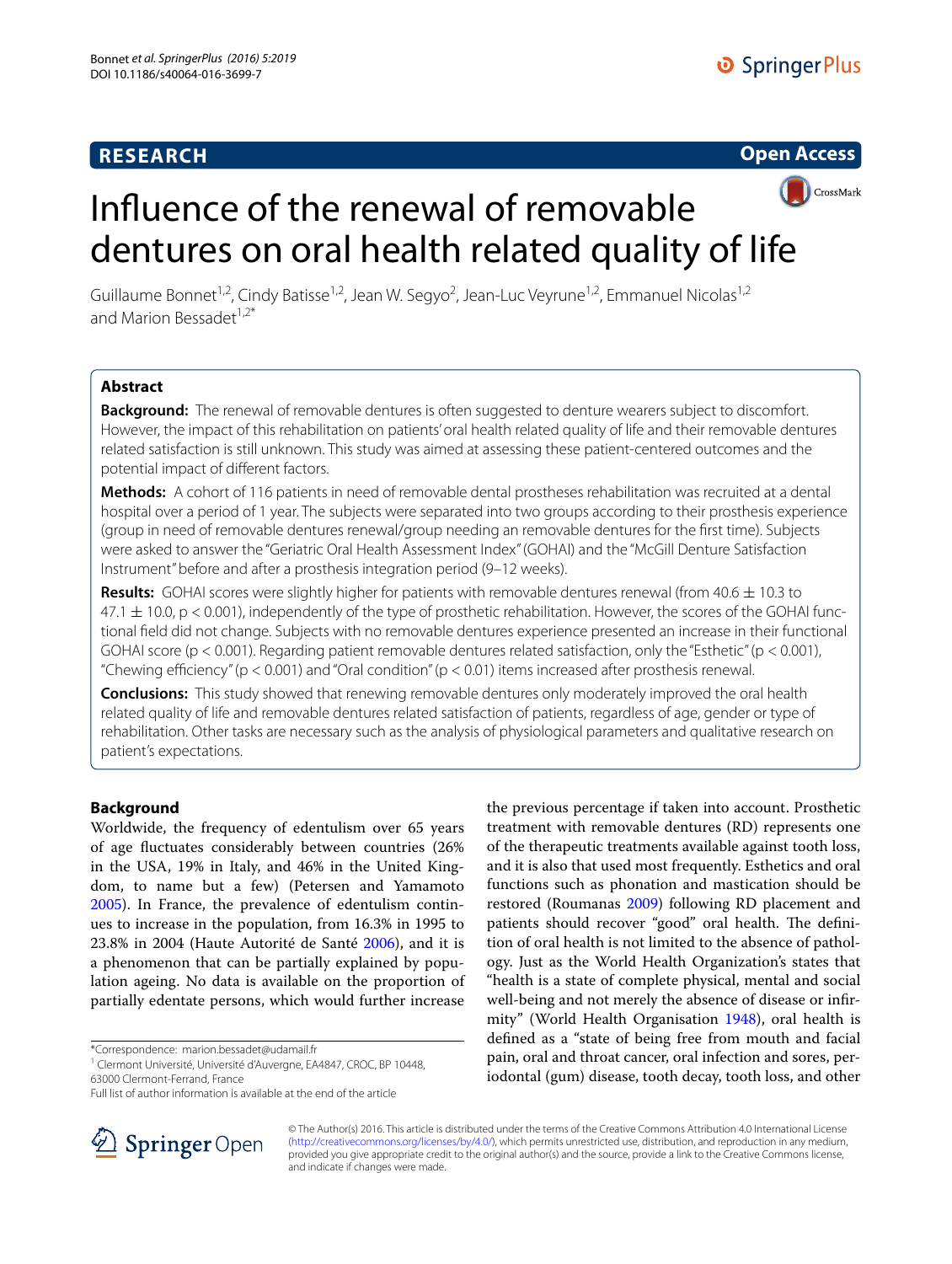diseases and disorders that limit an individual's capacity for biting, chewing, smiling and speaking, and their psychosocial well-being" (World Health Organisation [2012](#page-7-3)). In the case of tooth loss, rehabilitation of oral health by wearing an RD does not allow patients to return to a state of oral health as defined above. Indeed, the literature showed that oral health related quality of life (OHRQoL) measured using the "Geriatric Oral Health Assessment Index" (GOHAI) (Atchison et al. [1998\)](#page-6-1) remained deteriorated in the presence of RD (Locker and Miller [1994](#page-6-2); McGrath and Bedi [2001](#page-6-3); John et al. [2004\)](#page-6-4). Similar results were shown using the shortened version of Oral Health Impact Profile (OHIP-14) and OHIP-edent questionnaires (Pistorius et al. [2013](#page-7-4); Peršić and Čelebić [2015](#page-7-5); Yen et al. [2015\)](#page-7-6). RD renewal is often suggested to solve patients' discomfort and grievances, and/or denture wear. However, few data are available on the impact of RD renewal on patients' OHRQoL and their RD-related satisfaction, and existing data mainly focus on bi-maxillary complete RD (Veyrune et al. [2005](#page-7-7)). Moreover, in France, the evaluation of practice has recently become a key objective within university hospitals and private practices, in order to improve the quality of health care. In this context, the evaluation of RD renewal would undoubtedly contribute to improving the quality of oral health care. Such evaluation remains difficult, especially for prosthetics rehabilitation, because of the wide variety of existing processes. It has therefore been decided to focus on patient-centered outcomes, as done by Donabedian [\(2005](#page-6-5)).

Within this scope, this study aimed at assessing whether the OHRQoL and prosthesis-related satisfaction in patients that have undergone RD renewal was improved. The impact of sociodemographic factors such as age and gender, and the type of rehabilitation, were also evaluated.

## **Methods**

## **Participants' characteristics**

A total of 127 subjects were recruited from among patients in need of RD rehabilitation visiting the dental unit of the Clermont-Ferrand University Hospital (Rhone-Alpes-Auvergne, France) between September 2014 and September 2015. From this population, 11 subjects were excluded for the following reasons: (1) difficulty in understanding the study questionnaire (three subjects); (2) the presence of cognitive or psychological disorders (two subjects); (3) chronic orofacial pain (three subjects); and (4) refusal to participate (three subjects). In total, 116 subjects (mean age  $63.7 \pm 12.4$  years) i.e. 55 men  $(63.2 \pm 10.8 \text{ years})$  and 61 women  $(64.1 \pm 13.8 \text{ years})$ , were included. The patients were managed by fifth and sixth year dental students under

the supervision of a prosthodontic university professor (senior practitioner) in order to comply with good clinical practice. In addition, endodontic, conservative and periodontic treatments were performed before prosthesis renewal.

Sociodemographic data were recorded, including gender, age (two groups according to a 70 year-old age limit), level of education, way of life, and RD experience. Two groups of patients were determined: subjects requiring renewal of their existing RD (RD renewal), and subjects in need of RD for the first time (control). After the oral examination of all the patients, it was estimated that four types of rehabilitation were needed: (1) bi-maxillary complete RD, (2) uni-maxillary complete RD, (3) uni-maxillary partial RD, and (4) bi-maxillary partial RD. These data are presented in Table [1.](#page-1-0)

This observational study was approved by the local ethical committee (CE-CIC GREN-09-12; IRB Number 5044). Information was given to the subjects and a consent form signed.

#### **Measuring instruments**

#### *Oral health related quality of life assessment*

The OHRQoL was assessed using the French validated GOHAI version (Tubert-Jeannin et al. [2003\)](#page-7-8). GOHAI comprises 12 items grouped into three fields: (1) the functional field (eating, speaking, swallowing); (2) the

<span id="page-1-0"></span>

| Table 1 Participants' characteristics (study population) |  |  |
|----------------------------------------------------------|--|--|
| $(n = 116)$                                              |  |  |

| <b>Variables</b>                         | Number of participants (%) |  |  |
|------------------------------------------|----------------------------|--|--|
| Gender                                   |                            |  |  |
| Women                                    | 61 (52.6%)                 |  |  |
| Men                                      | 55 (47.4%)                 |  |  |
| Age (years)                              |                            |  |  |
| Under 70                                 | 82 (70.7%)                 |  |  |
| Over 70                                  | 34 (29.3%)                 |  |  |
| <b>Education level</b>                   |                            |  |  |
| Below high school                        | 52 (46.8%)                 |  |  |
| High school or above                     | 59 (53.2%)                 |  |  |
| Way of life                              |                            |  |  |
| Alone                                    | 44 (38.6%)                 |  |  |
| Living with another person               | 72 (61.4%)                 |  |  |
| RD experience                            |                            |  |  |
| With RD experience                       | 79 (68.1%)                 |  |  |
| Without RD experience                    | 37 (31.9%)                 |  |  |
| Types of prosthetic rehabilitations need |                            |  |  |
| Bi-maxillary complete RD                 | 36 (31.0%)                 |  |  |
| Uni-maxillary complete RD                | 33 (28.5%)                 |  |  |
| Uni-maxillary partial RD                 | 20 (17.2%)                 |  |  |
| Bi-maxillary partial RD                  | 27 (23.3%)                 |  |  |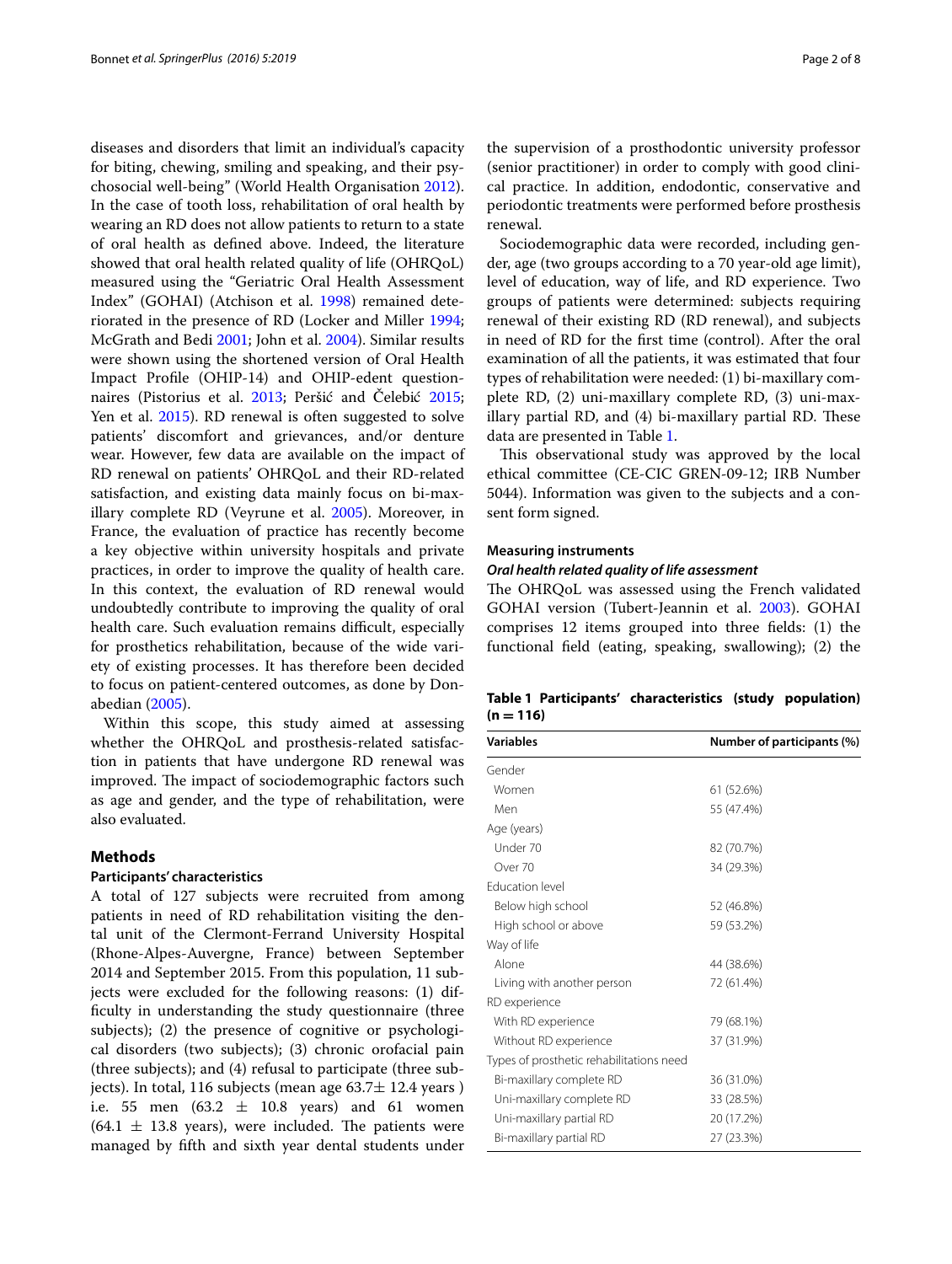psychosocial field (concerns, relational discomfort, appearance); (3) the pain or discomfort field (drugs, gingival sensitivity, discomfort when chewing certain foods). The cumulative method (GOHAI-Add) was used in this study and it consists in summing the scores obtained for each of the 12 GOHAI questions. Each question is scored from 1 to 5. In this study however, subjects in need of bimaxillary complete RD rehabilitation (with or without prosthetic experience) did not reply to the item relating to dental sensitivity to heat and cold because they were edentulous. The maximum score of 5 was therefore attributed to each subject for this item. The maximum score was 60 (20 = functional field;  $25 =$  psychosocial field;  $15 =$  pain or discomfort field). According to Atchison and Dolan [\(1990](#page-6-6)), a score of 57–60 is regarded as high and corresponds to a satisfactory OHRQoL. A score from 51 to 56 is regarded as average, and a score of 50 or less is regarded as a low score, reflecting a poor OHRQoL.

## *Patient RD‑related satisfaction assessment*

Patient Satisfaction related to wearing an RD was measured by the "McGill Denture Satisfaction Instrument" (MGDSI) (De Grandmont et al. [1994;](#page-6-7) Awad and Feine [1998](#page-6-8)). This questionnaire was used initially in patients with bi-maxillary complete RD to evaluate their satisfaction related to their mandibular denture. Satisfaction is assessed through nine categories of items, each containing between 1 and 8 questions, with a total of 25 questions. The categories are separated into "Ease of cleaning" "General satisfaction", "Ability to speak" "Comfort", "Esthetics", "Stability", "Chewing ability" (*is it difficult for you to eat?*), "Chewing efficiency" (*are the food particles usually well crushed before swallowing?*), and "Oral condition". The participants answered each question using 100 mm visual analogue scales, anchored by the words "not satisfied at all" and "extremely satisfied". Questions about chewing ability and chewing efficiency are asked for 8 distinct foods, for which only the average score was reported in this study. In our case, food illustrations, taken from the SUVIMAX iconographic method (Hercberg and Deheeger [1994\)](#page-6-9), were associated with the appropriate question to facilitate comprehension. Finally, this measuring instrument was formulated for all types of rehabilitation (partial and complete RD).

## **Study design**

All the 116 subjects included were separated into two groups according to whether they already wore a removable denture ("with RD experience"; 79 subjects) or not ("without RD experience"; 37 subjects). During their initial visit, they all answered the GOHAI questionnaire, and only subjects with RD experience completed the MGDSI questionnaire. After rehabilitation, all the subjects had a variable follow-up period (unique to each patient), during which the patients visited the dental unit so that the dentist could perform corrective procedures as often as needed for the new RD to become an integral part of the stomatognathic system. Upon integration, an appointment was given to the subject within 9–12 weeks, as done in previous studies (Veyrune et al. [2005](#page-7-7); Nicolas et al. [2010](#page-7-9)), for the second evaluation (according to the subjects' availability), when they completed both the GOHAI and MGDSI questionnaires. However, during this period, several patients dropped out of the study, leading to the exclusion of their data. Therefore, on the last evaluation date following prosthesis rehabilitation the group with RD experience, named "RD Renewal" group, consisted of 43 subjects, and the group without RD experience, named "Control" group, consisted of 16 subjects. The "RD Renewal" group was subsequently divided into four categories, according to their prosthetic needs and also separated in two, according to the 70 year-old age limit (60.1  $\pm$  6.7 and 77.4  $\pm$  5.5 years, respectively).

This group of subjects obtained after rehabilitation (59) was comparable according to age, gender, prosthesis experience and type of rehabilitation (Chi square, non significant), as well as to the OHRQoL (t test, non significant), to the initial group of subjects (116).

## **Statistical analysis**

The mean scores of each component of GOHAI and MGDSI between the "Control" group and the "RD Renewal" group were compared before and after rehabilitation independently by Student t tests ( $\alpha = 0.01$ , Bonferroni correction). For the "Renewal RD" group and for each component, differences between types of prosthetic rehabilitation were assessed by post ANOVA Student– Newman–Keuls tests ( $\alpha = 0.01$ ). The influence of gender, age group, education level and way of life was tested by a Student t test ( $\alpha = 0.05$ ).

For the "Control" group, the evolution of GOHAI was tested by a paired Student *t* test ( $\alpha = 0.01$ ). For the "Renewal RD" group, the impact of rehabilitation on GOHAI and MGDSI components was assessed by the repeated measures procedure (dependent factors: GOHAI or MGDSI, fixed factor: type of prosthetic rehabilitation  $\alpha = 0.01$ ).

# **Results**

## **Before prosthetic rehabilitation**

The mean GOHAI and MGDSI scores were reported in Table [2](#page-3-0) for each group, according to their RD experience and type of prosthetic rehabilitation. No statistical difference was found for any of the components tested. Before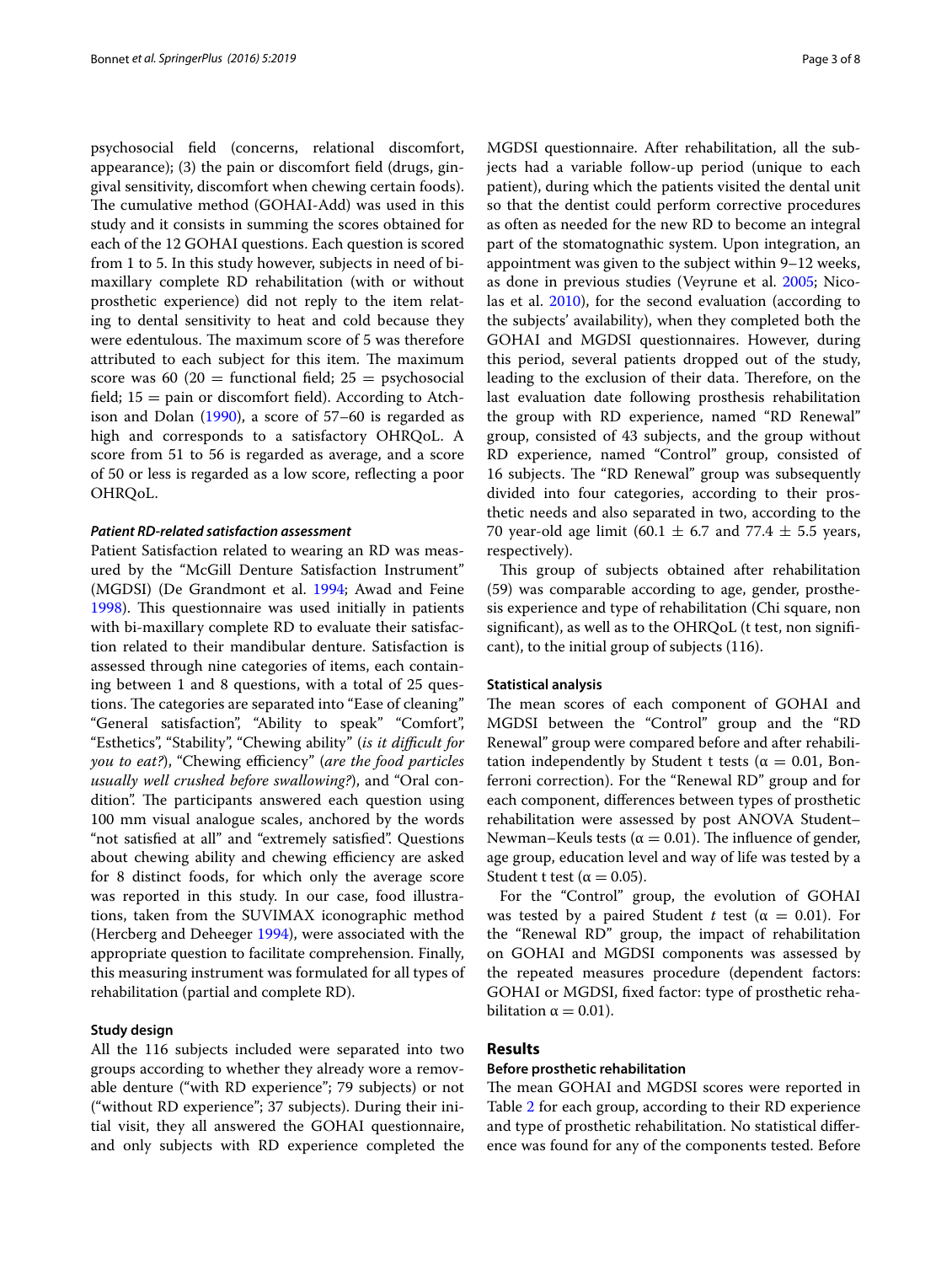| Variable<br>parameters<br>before reha-<br><b>bilitation</b> | <b>RD</b> experience                   |                                                                      |                              | Types of prosthetic rehabilitation (renewal RD group only) |                                          |                                        |                                              |                      |
|-------------------------------------------------------------|----------------------------------------|----------------------------------------------------------------------|------------------------------|------------------------------------------------------------|------------------------------------------|----------------------------------------|----------------------------------------------|----------------------|
|                                                             | <b>Renewal RD</b><br>group<br>$n = 43$ | $n = 16$                                                             | Control group Student t test | <b>Bi-maxillary</b><br>complete RD<br>$n = 17$             | Uni-maxillary<br>complete RD<br>$n = 14$ | Uni-maxillary<br>partial RD<br>$n = 5$ | <b>Bi-maxillary</b><br>partial RD<br>$n = 7$ | ANOVA pro-<br>cedure |
|                                                             | Mean $\pm$ SD                          | Mean $\pm$ SD                                                        | p value                      | Mean $\pm$ SD                                              | Mean $\pm$ SD                            | Mean $\pm$ SD                          | Mean $\pm$ SD                                | p value              |
|                                                             |                                        | Oral health related quality of life assessment (GOHAI questionnaire) |                              |                                                            |                                          |                                        |                                              |                      |
| GOHAI-Add                                                   | $40.6 \pm 10.3$                        | $45 \pm 12.1$                                                        | 0.17                         | $36.5 \pm 10.0$                                            | $44.9 \pm 10.9$                          | $39.2 \pm 5.9$                         | $43.1 \pm 10.2$                              | 0.13                 |
| Functional<br>field                                         | $13.2 \pm 4.4$                         | $13.8 \pm 5.2$                                                       | 0.63                         | $10.8 \pm 4.8$                                             | $15.2 \pm 3.6$                           | $13.4 \pm 2.2$                         | $14.6 \pm 4.2$                               | 0.03                 |
| Psychosocial<br>field                                       | $15.7 \pm 5.1$                         | $18.6 \pm 5.1$                                                       | 0.05                         | $13.9 \pm 5.3$                                             | $17.3 \pm 5.1$                           | $15.4 \pm 3.4$                         | $16.7 \pm 5.5$                               | 0.31                 |
| Pain or<br>discomfort<br>field                              | $11.7 \pm 2.5$                         | $12.6 \pm 4.3$                                                       | 0.31                         | $11.7 \pm 2.1$                                             | $11.9 \pm 3.0$                           | $10.4 \pm 2.5$                         | $11.9 \pm 2.6$                               | 0.81                 |
|                                                             |                                        | Patient's RD-related satisfaction assessment (MGDSI questionnaire)   |                              |                                                            |                                          |                                        |                                              |                      |
| Ease of clean- $80.0 \pm 26.9$<br>ing                       |                                        |                                                                      | <b>NA</b>                    | $70.6 \pm 36.2$                                            | $89.0 \pm 13.1$                          | $84.0 \pm 27.6$                        | $94.3 \pm 6.4$                               | 0.13                 |
| General satis-<br>faction                                   | $59.7 \pm 35.1$                        |                                                                      | <b>NA</b>                    | $51.3 \pm 39.7$                                            | $68.7 \pm 31.8$                          | $54.8 \pm 28.2$                        | $65.4 \pm 29.9$                              | 0.55                 |
| Ability to<br>speak                                         | $67.4 \pm 35.6$                        |                                                                      | <b>NA</b>                    | $58.9 \pm 40.8$                                            | $75.8 \pm 33.0$                          | $60.2 \pm 24.9$                        | $76.1 \pm 33.5$                              | 0.51                 |
| Comfort                                                     | $64.8 \pm 35.5$                        |                                                                      | <b>NA</b>                    | $48.6 \pm 42.2$                                            | $76.0 \pm 29.8$                          | $55.8 \pm 20.6$                        | $88.3 \pm 11.6$                              | 0.03                 |
| Aesthetic                                                   | $65.6 \pm 34.2$                        |                                                                      | <b>NA</b>                    | $53.2 \pm 40.9$                                            | $76.3 \pm 26.7$                          | $70.0 \pm 28.9$                        | $71.1 \pm 29.7$                              | 0.28                 |
| Stability                                                   | $59.7 \pm 36.0$                        |                                                                      | <b>NA</b>                    | $53.2 \pm 41.2$                                            | $64.7 \pm 35.5$                          | $62.0 \pm 29.5$                        | $63.9 \pm 32.0$                              | 0.82                 |
| Chewing<br>ability                                          | $51.6 \pm 29.2$                        |                                                                      | <b>NA</b>                    | $46.7 \pm 29.7$                                            | $52.6 \pm 32.2$                          | $50.6 \pm 27.9$                        | $62.1 \pm 25.7$                              | 0.72                 |
| Chewing<br>efficiency                                       | $49.9 \pm 31.0$                        |                                                                      | <b>NA</b>                    | $41.4 \pm 29.8$                                            | $57.3 \pm 35.0$                          | $45.0 \pm 23.3$                        | $59.5 \pm 29.6$                              | 0.42                 |
| Oral condi-<br>tion                                         | $53.4 \pm 33.5$                        |                                                                      | <b>NA</b>                    | $51.9 \pm 37.6$                                            | $50.3 \pm 32.7$                          | $46.2 \pm 24.3$                        | $68.1 \pm 32.4$                              | 0.64                 |

<span id="page-3-0"></span>**Table 2 Comparison of GOHAI and MGDSI scores between groups of the study before rehabilitation**

 $a - 0.01$ 

*NA* not applicable, *RD* removable dentures

rehabilitation, subjects from both the "Renewal RD" group and the "Control" group declared a poor OHRQoL (GOHAI-Add scores of  $40.6 \pm 10.3$  and  $45 \pm 12.1$ , respectively).

Further analyses performed on the "Renewal RD" group showed that their mean GOHAI scores were not impacted by gender, while their mean GOHAI-Add score was significantly different according to the "age" group (below 70 years:  $39.9 \pm 10.7$ , and above 70 years:  $46.1 \pm 10.7$ )  $(p < 0.01)$ . The difference was also significant for the scores of the functional and psychosocial fields for the "age" group below 70 [12.6  $\pm$  4.8 and 15.5  $\pm$  4.8, respectively  $(p < 0.05)$ ] and for the age group above 70 [15.1  $\pm$  3.6 and 18.7  $\pm$  5.7, respectively (p < 0.05)]. Age and gender did not influence the MGDSI mean scores. Participants' education level and way of life did not impact either of the scores.

#### **After prosthetic rehabilitation**

The GOHAI mean scores (GOHAI-Add and from each field) and the mean scores from each item of the MGDSI

questionnaire obtained after rehabilitation according to RD experience and each type of rehabilitation, are pre-sented in Table [3,](#page-4-0) in association with their statistical significance. Subjects from the "Renewal RD" group still declared a poor OHRQoL (47.1  $\pm$  10.0), while the "Control" group had an average OHRQoL  $(51.7 \pm 7.1)$ .

In general, for the "Renewal RD" group, the type of prosthetic rehabilitation did not significantly influence the GOHAI and MGDSI mean scores, except for the "Comfort" item. A subsequent Post ANOVA analysis (Student–Newman–Keuls) showed that the mean "Comfort" MGDSI score was significantly different for subjects that received either a bi-maxillary complete RD or a bimaxillary partial RD rehabilitation.

Further analyses performed on the "Renewal RD" group showed gender and age had no effect on the mean GOHAI scores, or on any of the mean MGDSI scores, except for one. Indeed, the score for the item "Ease of cleaning" was significantly different according to gender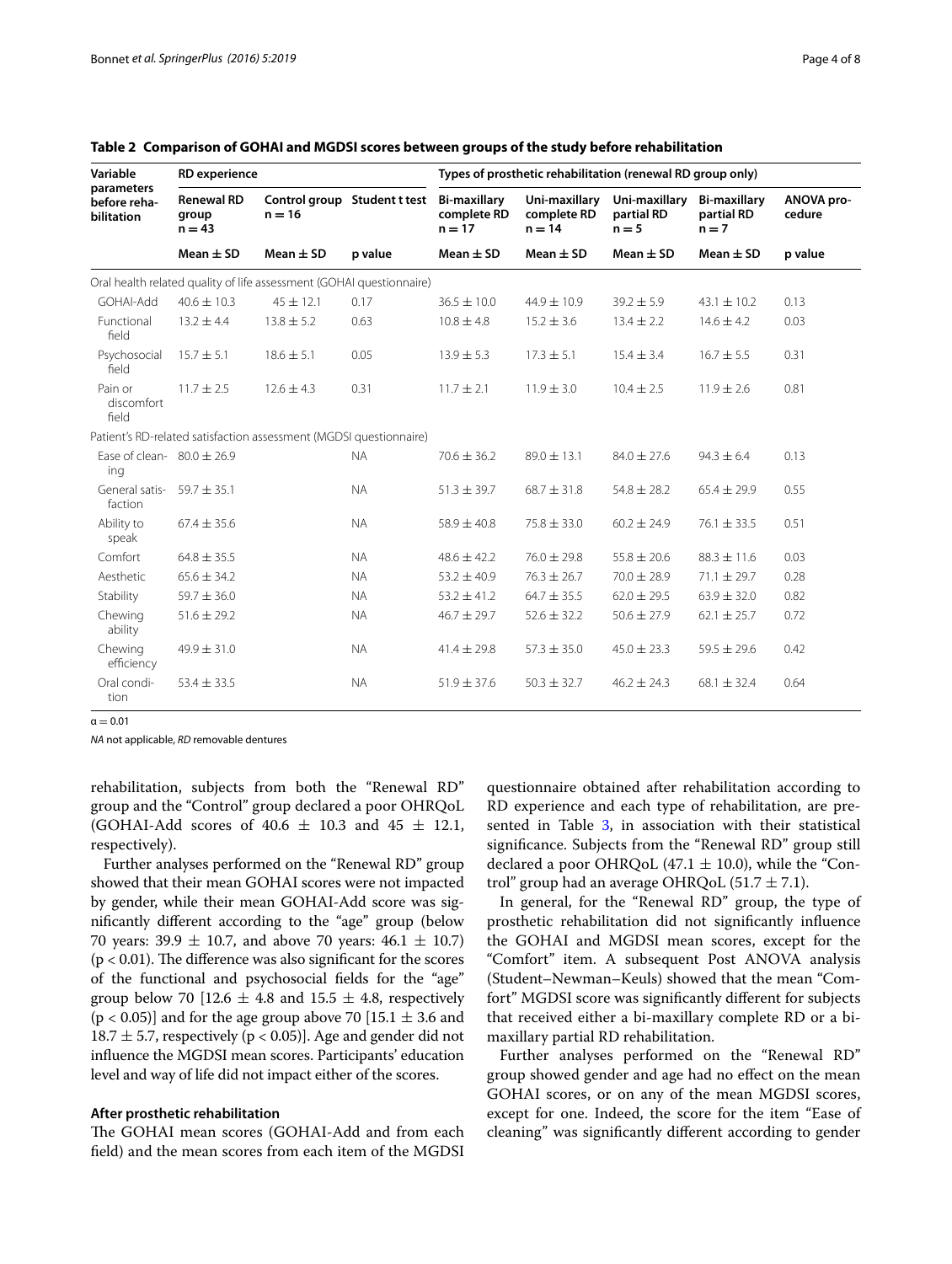| Variable<br>parameter<br>after rehabili-<br>tation | <b>RD</b> experience                   |                                                                      |                              | Types of prosthetic rehabilitation (renewal RD group only) |                                          |                                        |                                              |                      |
|----------------------------------------------------|----------------------------------------|----------------------------------------------------------------------|------------------------------|------------------------------------------------------------|------------------------------------------|----------------------------------------|----------------------------------------------|----------------------|
|                                                    | <b>Renewal RD</b><br>group<br>$n = 43$ | $n = 16$                                                             | Control group Student t test | <b>Bi-maxillary</b><br>complete RD<br>$n = 17$             | Uni-maxillary<br>complete RD<br>$n = 14$ | Uni-maxillary<br>partial RD<br>$n = 5$ | <b>Bi-maxillary</b><br>partial RD<br>$n = 7$ | ANOVA pro-<br>cedure |
|                                                    | Mean $\pm$ SD                          | Mean $\pm$ SD                                                        | p value                      | Mean $\pm$ SD                                              | Mean $\pm$ SD                            | Mean $\pm$ SD                          | Mean $\pm$ SD                                | p value              |
|                                                    |                                        | Oral Health related quality of life assessment (GOHAI questionnaire) |                              |                                                            |                                          |                                        |                                              |                      |
| GOHAI-Add                                          | $47.1 \pm 10.0$                        | $51.7 + 7.1$                                                         | 0.095                        | $42.3 \pm 12.2$                                            | $48.9 + 7.9$                             | $47.8 \pm 4.2$                         | $54.4 \pm 4.7$                               | 0.037                |
| Functional<br>field                                | $14.3 \pm 3.7$                         | $17.4 \pm 2.2$                                                       | $0.002**$                    | $12.5 \pm 4.6$                                             | $14.9 \pm 2.6$                           | $14.6 \pm 2.2$                         | $16.9 \pm 2.4$                               | 0.051                |
| Psychosocial<br>field                              | $20.1 \pm 4.8$                         | $20.9 \pm 3.8$                                                       | 0.547                        | $18.1 \pm 5.9$                                             | $20.6 \pm 3.9$                           | $20.6 \pm 2.1$                         | $23.4 \pm 2.1$                               | 0.074                |
| Pain or<br>discomfort<br>field                     | $12.7 \pm 2.3$                         | $14.4 \pm 3.1$                                                       | 0.021                        | $11.7 \pm 2.7$                                             | $13.2 \pm 2.0$                           | $12.6 \pm 1.1$                         | $14.1 \pm 0.9$                               | 0.068                |
|                                                    |                                        | Patient's RD-related satisfaction assessment (MGDSI questionnaire)   |                              |                                                            |                                          |                                        |                                              |                      |
| Ease of clean- $88.4 \pm 18.3$<br>ing              |                                        | $86.1 \pm 23.2$                                                      | 0.687                        | $86.6 \pm 23.9$                                            | $92.1 \pm 6.1$                           | $78.2 \pm 26.1$                        | $93.1 \pm 8.8$                               | 0.445                |
| General satis-<br>faction                          | $72.9 \pm 32.1$                        | $86.6 \pm 22.5$                                                      | 0.126                        | $59.7 \pm 41.7$                                            | $82.4 \pm 14.5$                          | $64.6 \pm 31.2$                        | $93.4 \pm 9.9$                               | 0.060                |
| Ability to<br>speak                                | $81.1 \pm 24.7$                        | $89.3 \pm 14.5$                                                      | 0.219                        | $72.7 \pm 29.3$                                            | $88.2 \pm 12.7$                          | $76.8 \pm 30.7$                        | $91.1 \pm 21.7$                              | 0.228                |
| Comfort                                            | $64.6 \pm 34.1$                        | $82.8 \pm 25.6$                                                      | 0.059                        | $46.7 \pm 37.6$                                            | $72.7 \pm 28.5$                          | $63.6 \pm 24.4$                        | $93.7 \pm 9.5$                               | $0.010**$ (F = 3)    |
| Esthetic                                           | $83.7 \pm 27.7$                        | $92.1 \pm 15.5$                                                      | 0.263                        | $69.1 \pm 39.9$                                            | $92.6 \pm 4.7$                           | $92.6 \pm 8.1$                         | $95.1 \pm 7.1$                               | 0.042                |
| Stability                                          | $68.4 \pm 33.1$                        | $67.2 \pm 34.3$                                                      | 0.900                        | $52.2 \pm 38.1$                                            | $75.5 \pm 28.0$                          | $74.0 \pm 21.5$                        | $90.6 \pm 16.7$                              | 0.040                |
| Chewing<br>ability                                 | $61.4 \pm 29.0$                        | $79.9 \pm 21.6$                                                      | $0.024*$                     | $55.7 \pm 32.3$                                            | $60.3 \pm 31.0$                          | $61.2 \pm 19.1$                        | $77.6 \pm 19.4$                              | 0.427                |
| Chewing<br>efficiency                              | $65.3 \pm 28.2$                        | $72.1 \pm 28.1$                                                      | 0.409                        | $57.8 \pm 29.5$                                            | $65.2 \pm 30.8$                          | $62.0 \pm 22.2$                        | $86.1 \pm 13.7$                              | 0.167                |
| Oral condi-<br>tion                                | $75.7 \pm 26.4$                        | $81.3 \pm 22.2$                                                      | 0.456                        | $65.9 \pm 33.6$                                            | $82.9 \pm 17.2$                          | $67.2 \pm 24.2$                        | $91.4 \pm 9.5$                               | 0.090                |

<span id="page-4-0"></span>

|  |  | Table 3 Comparison of GOHAI and MGDSI scores between groups of the study after rehabilitation |  |  |  |
|--|--|-----------------------------------------------------------------------------------------------|--|--|--|
|--|--|-----------------------------------------------------------------------------------------------|--|--|--|

 $\alpha = 0.01$ 

\*\*  $p < 0.01$ 

*NA* not applicable, *RD* removable dentures

(p < 0.05), with a score of  $93.3 \pm 13.0$  for women and  $81.8 \pm 23.5$  for men.

## **Evolution of OHRQoL and RD-related satisfaction**

Subjects from the "Control" group, who had no RD experience, showed an increase in their functional GOHAI field score  $(p < 0.01)$  but not for scores of the GOHAI-Add or from the other fields.

Subjects with RD renewal showed an increase in their GOHAI-Add scores ( $F = 15$ ,  $p < 0.001$ ), as well their psychosocial field scores ( $F = 25$ ,  $p < 0.001$ ) and those of the pain or discomfort field (F = 39, p < 0.001). However, the scores of the functional GOHAI field did not change. There was no impact on the variations of the GOHAI mean scores before and after prosthesis renewal due to the type of prosthetic rehabilitation. For the MGDSI, scores for the "Esthetics" (F = 39, p < 0.001), "Chewing efficiency" ( $F = 39$ ,  $p < 0.001$ ) and "Oral condition"  $(F = 39, p < 0.01)$  items increased after prosthesis renewal.

# **Discussion**

The aim of this study was to assess whether RD renewal improved patients' OHRQoL and their RD-related satisfaction, and to assess whether improvement was influenced by the type of rehabilitation or by sociodemographic factors. For this study, the OHIP questionnaire was not chosen to assess the quality of life as no French version was validated. On the other hand, the GOHAI questionnaire was previously validated in French language by Tubert-Jeannin et al. [\(2003\)](#page-7-8). Moreover, the GOHAI instrument contains more questions on functional aspects that the OHIP versions (Pistorius et al. [2013](#page-7-4)).

On the one hand, the results suggested that renewing RD improved patients' OHRQoL. Indeed GOHAI-Add scores increased from  $40.6 \pm 10.3$  before rehabilitation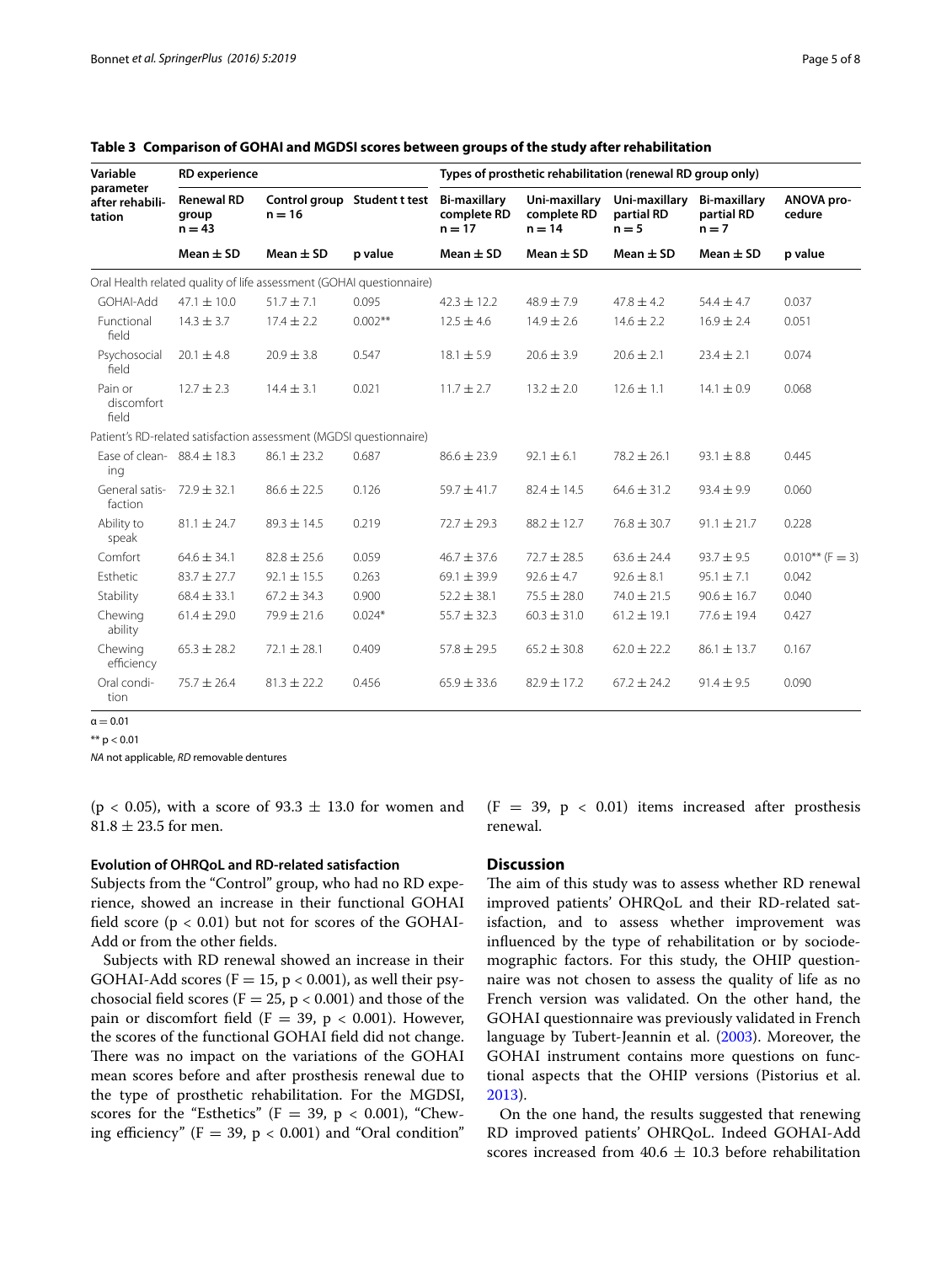to  $47.1 \pm 10.0$  after rehabilitation. Despite this increase, OHRQoL remained poor in patients with RD renewal. Furthermore, items related to the GOHAI functional field were not impacted. These results confirmed that people wearing an RD often report an affected OHRQoL (Locker and Miller [1994;](#page-6-2) McGrath and Bedi [2001;](#page-6-3) John et al. [2004\)](#page-6-4). However, only few reports in literature mentioned the exact type of removable rehabilitations used. Some studies suggested that OHRQoL is degraded due to poor prosthesis quality (Inukai et al. [2008;](#page-6-10) Andrade et al. [2012](#page-6-11)). However, in the current study, RD quality was ensured by the fact that the prostheses were new and that overall treatment was supervised by a senior prosthesis practitioner. In addition endodontic, conservative and periodontic treatments were performed before prosthesis renewal. Prevention and conservative treatment remain the best way to prevent OHRQoL degradation. Several studies have shown that OHRQoL is greatly improved by the number of natural teeth present on the arches (Tubert-Jeannin et al. [2003;](#page-7-8) John et al. [2004](#page-6-4); Hägglin et al. [2004;](#page-6-12) Pistorius et al. [2013\)](#page-7-4). It has also been shown that dental care improved OHRQoL, especially in elderly people (Naito et al. [2010](#page-6-13); İlhan et al. [2015](#page-6-14)). When rehabilitation is inevitable, RD treatment remains a valuable solution for these patients in some circumstances (financial, patient's preferred option, etc.) (Xie et al. [2015](#page-7-10)). As shown in this study, OHRQoL remained poor after RD renewal, and the best alternative treatment would be rehabilitation with implant prosthodontics. This would greatly improve the degraded OHRQoL, as shown in several studies (Fillion et al. [2013;](#page-6-15) De Bruyn et al. [2015](#page-6-16)). It was also noticed that some patient still choose rehabilitation with RD, even when implant-supported dentures are freely offered. This option choice could be due to fear of surgical intervention (Walton and MacEntee [2005;](#page-7-11) Carlsson and Omar [2010](#page-6-17)).

On the other hand, RD renewal only had a limited impact on prosthesis satisfaction. The "general satisfaction" item remained statistically similar before and after rehabilitation (59.7  $\pm$  35.1 vs 72.9  $\pm$  32.1). The high variability suggested that patient's expectations were not fully identified, probably because personality traits related to the OHRQoL were not taken into account when treatment options were decided. Takeshita et al. ([2015](#page-7-12)) showed that the evaluation of patients' personality traits would lead to a more adapted therapeutic approach. However, this approach would be difficult to implement as these require personality tests that can only be performed and analyzed by persons specialized in psychology. As an alternative, qualitative research centered on patients' expectations could be performed to identify different patients' profiles and determine the appropriate treatment accordingly. In contrast, other items, such as "Esthetics", "Chewing efficiency" and "Oral condition" were significantly improved. These results, based on patient-centered/reported outcomes, tended to show that the masticatory function of patients with RD renewal was improved. In this study, however, prosthetic rehabilitation only consisted in renewing an already existing RD, limiting changes. This was confirmed by the fact that the GOHAI functional field was not improved upon RD renewal, independently of the type of prosthetic rehabilitation. Furthermore, despite the fact that patients with and without RD experience showed a similar improvement of their overall OHRQoL, patients that experienced RD for the first time were the only ones for whom OHRQoL functional features were improved. In the literature, wearing RD tends to be associated with altered mastication (Liedberg et al. [2005](#page-6-18)). Further analyses on mastication physiological parameters, including food bolus particle size, should be performed to confirm the perceived improvement of the masticatory function in patients with RD renewal.

The study of the impact of sociodemographic factors showed that, before RD renewal, age had an influence on patients' OHRQoL. Indeed, patients over 70 years had a better OHRQoL than patients under 70, confirming the hypothesis of Hägglin et al. ([2004\)](#page-6-12) that older patients had a better acceptance of their condition of life. After RD renewal, age was no longer an influencing factor, as OHRQoL is similar between both age groups. The ability of older patients to adapt to a new RD may be diminished. Moreover, according to the literature, gender did not have an impact on OHRQoL at any stage (Tubert-Jeannin et al. [2003](#page-7-8); John et al. [2004](#page-6-4)). In accordance with a study concerning patients with bi-maxillary complete RD (Turker et al. [2009](#page-7-13)), neither age nor gender had an impact on RD-related patient satisfaction, except for one item, "Ease of cleaning". Indeed, after RD renewal, prosthesis cleaning is easier for women than for men. This aspect of cleaning behavior should be taken into consideration for RD upkeep, as it was also done for tooth brushing (Wiener et al. [2012\)](#page-7-14).

Patients' OHRQoL was not impacted by the type of rehabilitation before or after RD renewal. A similar result was obtained for the patients' RD-related satisfaction. However, on the present study, patients that had a bimaxillary complete RD renewal experienced the worst comfort sensation while patients that had a bi-maxillary partial RD renewal experienced the best comfort of all the other rehabilitation types. Other authors reported a better OHRQoL for patients wearing bi-maxillary complete RD (Yen et al. [2015\)](#page-7-6). This was explained by the fact that people with partial dentures tended to compare their dentures with their remaining natural teeth. On the contrary, one could also say that people wearing complete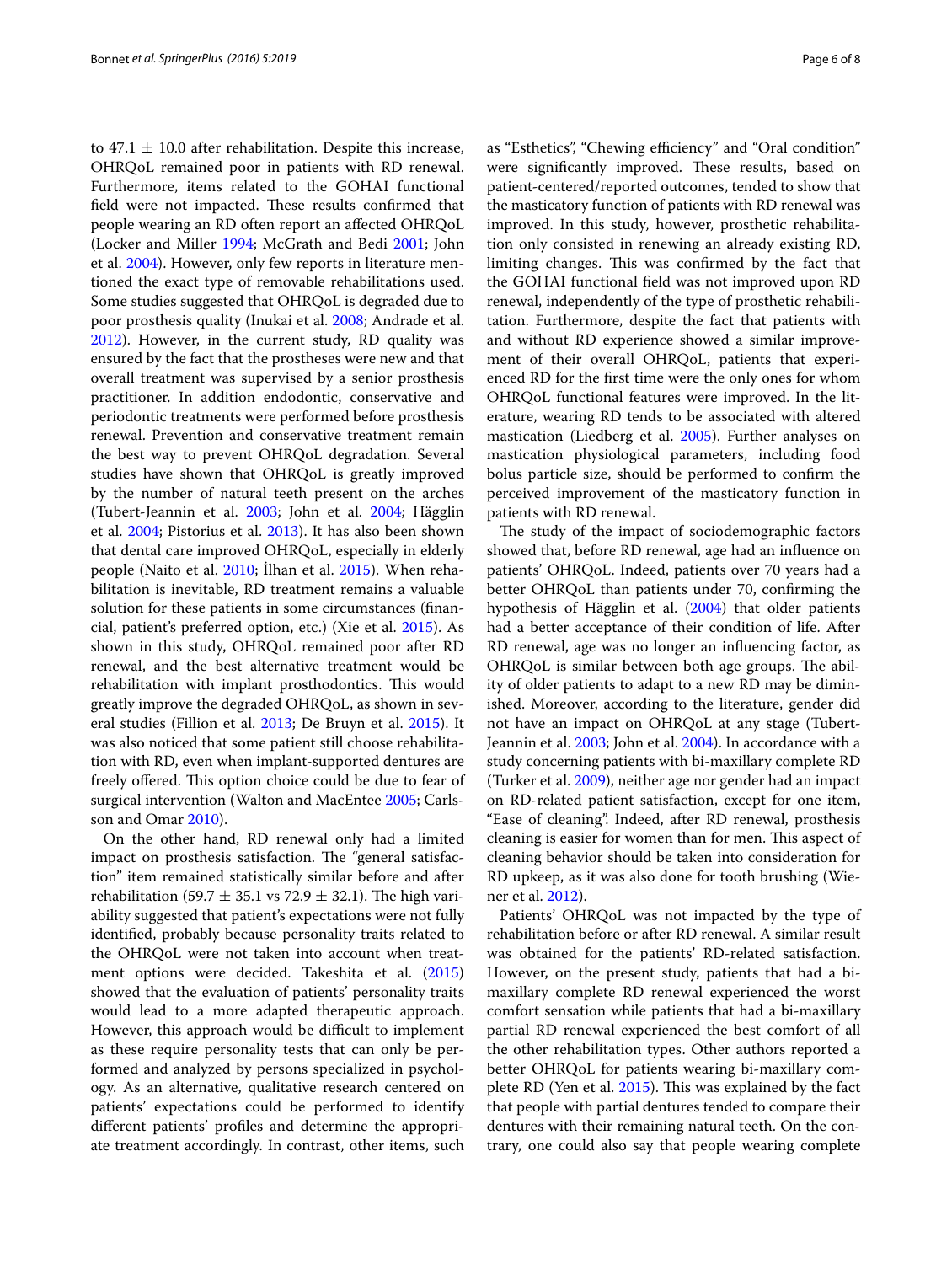dentures had forgotten the feeling of having teeth, and therefore had more expectations while wearing complete dentures. These persons experienced a worst comfort sensation that influenced their reported OHRQoL. For patients with a complete denture it would be necessary to recommend an implant prosthodontic rehabilitation according to the McGill consensus (Feine et al. [2002](#page-6-19)) and the York statement (Thomason et al. [2009\)](#page-7-15), in which the mandibular prosthesis is retained by two implants. In France, this protocol is difficult to implement due to financial issues and the lack of insurance coverage for dental implants, therefore an adapted public health program should be put in place in order to provide this therapeutic approach for patients.

Caution is required regarding the results from the OHRQoL analysis. Indeed, although the GOHAI questionnaire has been validated for France (Tubert-Jeannin et al. [2003](#page-7-8)), the results obtained are closely related to the population studied. Therefore, these results cannot be standardized for another culture, or treatment (İlhan et al. [2015\)](#page-6-14).

## **Conclusions**

Within the limitation of the present study, it can be concluded that renewing RD only moderately improved OHRQoL and RD-related satisfaction, regardless of age, gender or type of rehabilitation. Other aspects such as the analysis of physiological parameters and qualitative research on patients' expectations should be investigated.

#### **Abbreviations**

RD: removable dentures; OHRQoL: oral health related quality of life; GOHAI: Geriatric Oral Health Assessment Index; MGDSI: McGill Denture Satisfaction Instrument.

#### **Authors' contributions**

JWS carried out most of the interviews and clinical examinations. MB, GB and CLB conceptualized, designed the study, conducted the data analysis, and wrote the manuscript. JLV participated in the data analysis process and the writing of the manuscript. EN carried out statistical analyses and wrote the manuscript. All authors read and approved the final manuscript.

#### **Author details**

<sup>1</sup> Clermont Université, Université d'Auvergne, EA4847, CROC, BP 10448, 63000 Clermont‑Ferrand, France. <sup>2</sup> CHU Clermont‑Ferrand, Service d'Odontologie, 63003 Clermont‑Ferrand, France.

#### **Acknowledgements**

The authors thank Caroline Eschevins for her valuable technical support.

#### **Competing interests**

The authors declare that they have no competing interests.

#### **Ethical approval and consent to participate**

All the procedures performed in the studies involving human participants complied with the ethical standards of the institutional and/or national research committee and with the 1964 Helsinki declaration and its later amendments or comparable ethical standards.

#### **Informed consent**

Informed consent was obtained from all the individual participants included in the study.

Received: 11 May 2016 Accepted: 18 November 2016 Published online: 28 November 2016

## **References**

- <span id="page-6-11"></span>Andrade FB, Lebrao ML, Santos JLF, Teixeira DSdC, Oliveira Duarte YA (2012) Relationship between oral health-related quality of life, oral health, socioeconomic, and general health factors in elderly Brazilians. J Am Geriatr Soc 60(9):1755–1760
- <span id="page-6-6"></span>Atchison KA, Dolan TA (1990) Development of the geriatric oral health assessment index. J Dent Educ 54(11):680–687
- <span id="page-6-1"></span>Atchison KA, Der-Martirosian C, Gift HC (1998) Components of self-reported oral health and general health in racial and ethnic groups. J Public Health Dent 58(4):301–308
- <span id="page-6-8"></span>Awad MA, Feine JS (1998) Measuring patient satisfaction with mandibular prostheses. Community Dent Oral Epidemiol 26(6):400–405
- <span id="page-6-17"></span>Carlsson GE, Omar R (2010) The future of complete dentures in oral rehabilitation. A critical review. J Oral Rehabil 37(2):143–156
- <span id="page-6-16"></span>De Bruyn H, Raes S, Matthys C, Cosyn J (2015) The current use of patient-centered/reported outcomes in implant dentistry: a systematic review. Clin Oral Implant Res 26(S11):45–56
- <span id="page-6-7"></span>De Grandmont P, Feine JS, Tache R, Boudrias P, Donohue WB, Tanguay R, Lund JP (1994) Within-subject comparisons of implant-supported mandibular prostheses: psychometric evaluation. J Dent Res 73(5):1096–1104
- <span id="page-6-5"></span>Donabedian A (2005) Evaluating the quality of medical care. 1966. Milbank Q 83(4):691–729. doi:[10.1111/j.1468-0009.2005.00397.x](http://dx.doi.org/10.1111/j.1468-0009.2005.00397.x)
- <span id="page-6-19"></span>Feine JS, Carlsson GE, Awad MA, Chehade A, Duncan WJ, Gizani S, Head T, Lund JP, MacEntee M, Mericske-Stern R (2002) The McGill consensus statement on overdentures. Mandibular two-implant overdentures as first choice standard of care for edentulous patients. Montreal, Quebec, May 24–25, 2002. Int J Oral Maxillofac Implant 17(4):601
- <span id="page-6-15"></span>Fillion M, Aubazac D, Bessadet M, Allegre M, Nicolas E (2013) The impact of implant treatment on oral health related quality of life in a private dental practice: a prospective cohort study. Health Qual Life Outcomes 11(1):197. doi:[10.1186/1477-7525-11-197](http://dx.doi.org/10.1186/1477-7525-11-197)
- <span id="page-6-12"></span>Hägglin C, Berggren U, Lundgren J (2004) A Swedish version of the GOHAI index. Psychometric properties and validation. Swed Dent J 29(3):113–124

<span id="page-6-0"></span>Haute Autorité de Santé (2006) Pose d'une prothèse amovible définitive complète. [http://www.has-sante.fr/portail/jcms/r\\_1498678/fr/pose-d](http://www.has-sante.fr/portail/jcms/r_1498678/fr/pose-d-une-prothese-amovible-definitive-complete)[une-prothese-amovible-definitive-complete](http://www.has-sante.fr/portail/jcms/r_1498678/fr/pose-d-une-prothese-amovible-definitive-complete). Accessed 1 Apr 2016

- <span id="page-6-9"></span>Hercberg S, Deheeger M (1994) SUVIMAX, Portions alimentaires: manuel photos pour l'estimation des quantités. Economica, Paris
- <span id="page-6-14"></span>İlhan B, Çal E, Dündar N, Güneri P, Dağhan Ş (2015) Oral health-related quality of life among institutionalized patients after dental rehabilitation. Geriatr Gerontol Int 15(10):1151–1157
- <span id="page-6-10"></span>Inukai M, Baba K, John MT, Igarashi Y (2008) Does removable partial denture quality affect individuals' oral health? J Dent Res 87(8):736–739
- <span id="page-6-4"></span>John MT, Koepsell TD, Hujoel P, Miglioretti DL, LeResche L, Micheelis W (2004) Demographic factors, denture status and oral health-related quality of life. Community Dent Oral Epidemiol 32(2):125–132. doi:[10.1111/j.0301-5661.2004.00144.x](http://dx.doi.org/10.1111/j.0301-5661.2004.00144.x)
- <span id="page-6-18"></span>Liedberg B, Stoltze K, Owall B (2005) The masticatory handicap of wearing removable dentures in elderly men. Gerodontology 22(1):10–16
- <span id="page-6-2"></span>Locker D, Miller Y (1994) Subjectively reported oral health status in an adult population. Community Dent Oral Epidemiol 22(6):425–430
- <span id="page-6-3"></span>McGrath C, Bedi R (2001) Can dentures improve the quality of life of those who have experienced considerable tooth loss? J Dent 29(4):243–246
- <span id="page-6-13"></span>Naito M, Kato T, Fujii W, Ozeki M, Yokoyama M, Hamajima N, Saitoh E (2010) Effects of dental treatment on the quality of life and activities of daily living in institutionalized elderly in Japan. Arch Gerontol Geriatr 50(1):65–68. doi:[10.1016/j.archger.2009.01.013](http://dx.doi.org/10.1016/j.archger.2009.01.013)